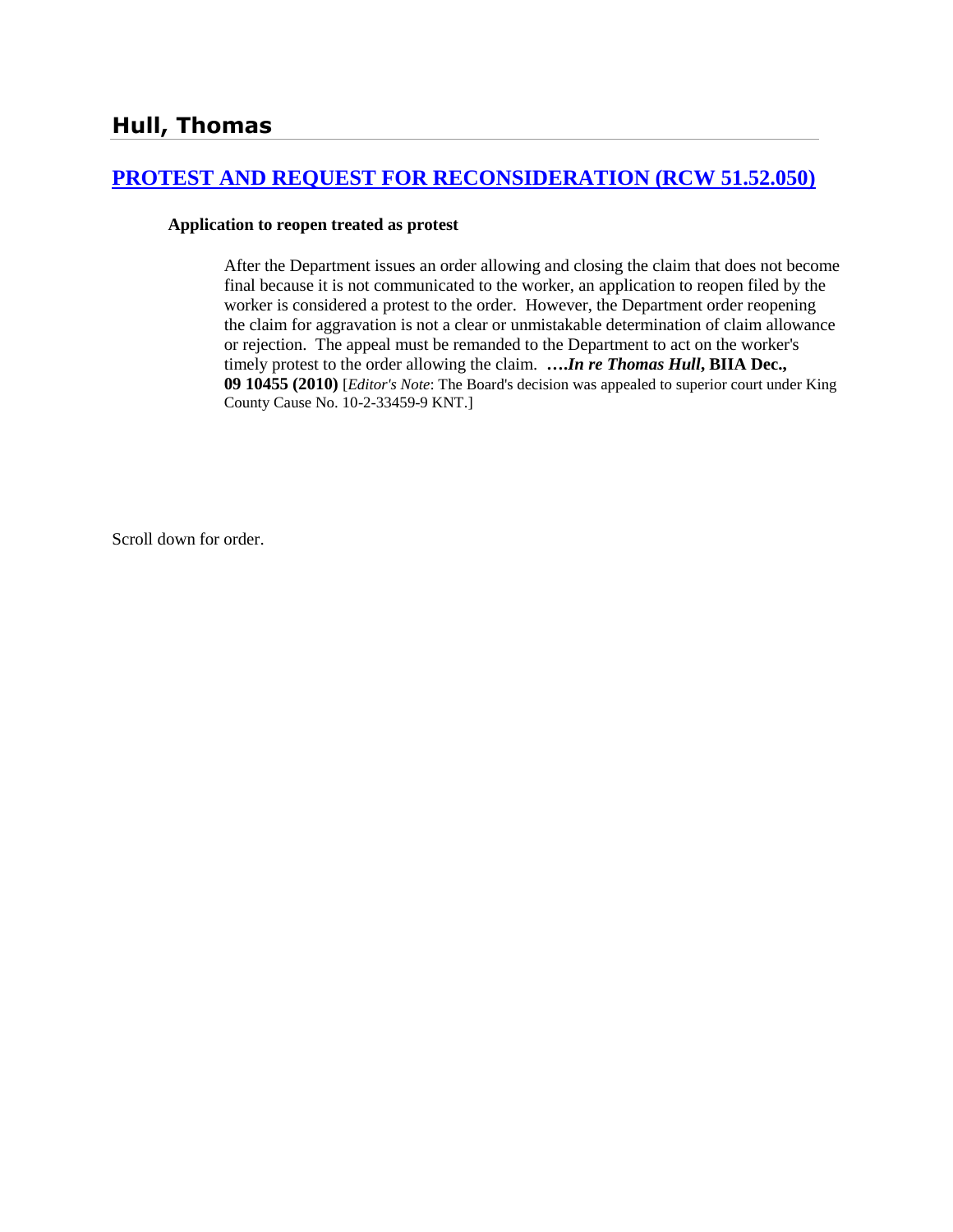# **BEFORE THE BOARD OF INDUSTRIAL INSURANCE APPEALS STATE OF WASHINGTON**

**IN RE: THOMAS B. HULL ) DOCKET NOS. 09 10455 & 09 15672 ) CLAIM NO. X-536469 ) DECISION AND ORDER** APPEARANCES: Claimant, Thomas B. Hull, Pro Se Employer, Northwest Cascade, Inc., by Pratt Day & Stratton, PLLC, per Gibby M. Stratton Department Assistant Attorney, The Office of the Attorney General, per Brian L. Dew

In Docket No. 09 10455, the employer, Northwest Cascade, Inc., filed an appeal with the Board of Industrial Insurance Appeals on January 15, 2009, from an order of the Department of Labor and Industries dated November 26, 2008. In this order, the Department affirmed its order of October 17, 2008, in which it reopened the claim effective August 21, 2008, for authorized medical treatment and other benefits. The Department order of November 26, 2008, is **REVERSED AND REMANDED.** 

In Docket No. 09 15672, the employer, Northwest Cascade, Inc., filed an appeal with the Board of Industrial Insurance Appeals on June 3, 2009, from an order of the Department of Labor and Industries dated April 21, 2009. In this order, the Department reversed its orders dated December 29, 2008 and February 5, 2009, and paid time loss compensation benefits from August 21, 2008 through December 11, 2008. The Department order of April 21, 2008, is **REVERSED AND REMANDED.** 

## **DECISION**

As provided by RCW 51.52.104 and RCW 51.52.106, this matter is before the Board for review and decision. The claimant and Department filed timely Petitions for Review of a Proposed Decision and Order issued on April 29, 2010, in which the industrial appeals judge reversed and remanded the orders of the Department dated November 26, 2008, and April 21, 2009.

The Board has reviewed the evidentiary rulings in the record of proceedings and finds that no prejudicial error was committed. The rulings are affirmed.

1

2

3 4

5

6

7

8 9

10

11

12

13 14

15 16

17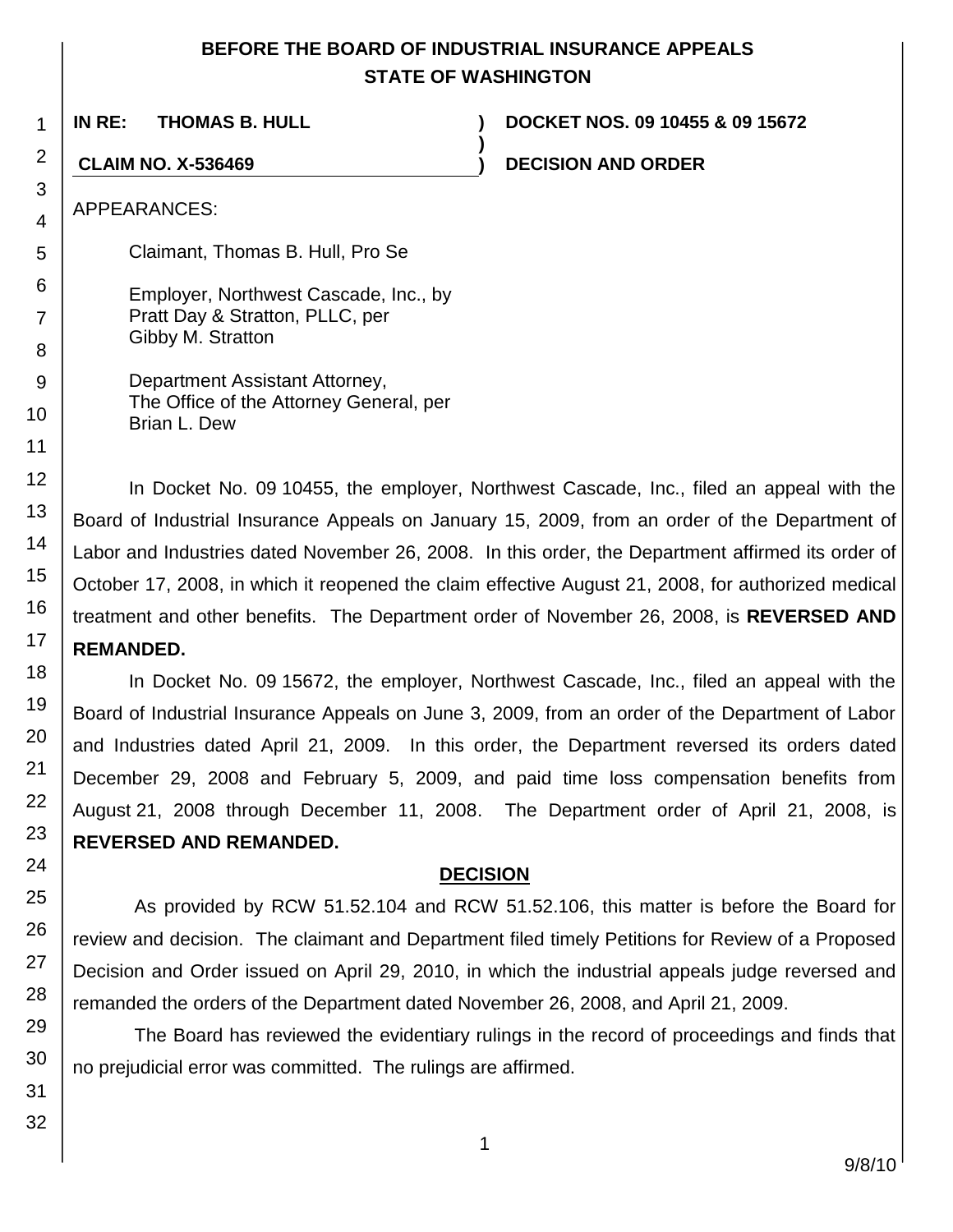1 2 3 4 We have granted review to address certain procedural and jurisdictional ambiguities that occasionally develop when the Department of Labor and Industries allows and closes a claim in a single order as it has done here. We will restrict our discussion to key facts, acknowledging that certain subordinate issues may not be reached.

5 6 7 8 Mr. Hull alleges that on July 2, 2007, he suffered an industrial injury while working for Northwest Cascade Incorporated. Thereafter, he filed a claim with the Department of Labor and Industries. On October 8, 2007, the Department issued an order simultaneously allowing and closing the claim.

9 10 11 Nearly a year later, on September 8, 2008, Mr. Hull filed an application to reopen his claim. The Department responded favorably, reopening the claim by way of its order dated October 17, 2008.

12 13 14 15 16 Upon receiving notice of reopening, the employer objected. On October 22, 2008, it filed a protest to the October 17, 2008 order. The Department considered the protest and, on November 26, 2008, issued an order affirming its October 17, 2008 order. The employer objected again, and on January 15, 2009, filed documents with this Board appealing the Department order of November 26, 2008.

17 18 19 20 21 22 The matter went to hearing where evidence with jurisdictional implications was developed. Specifically, Mr. Hull testified that he did not receive the order of October 8, 2007, in which the Department had allowed and closed his claim. Rather than dispute the question of receipt, counsel for the employer stipulated that the order of October 8, 2007, had not been communicated to Mr. Hull. There appears to be no evidence to the contrary in the record. Thereafter, the employer went on to challenge allowance of the claim.

23 24 25 26 27 28 29 30 31 32 We note that certain consequences flow from the failure to communicate a Department order and briefly turn to *In re Glenda J. Singletary*, BIIA Dec., 06 12195 (2007). In that decision, we determined that the Department order closing Ms. Singletary's claim had been misaddressed and not communicated to Ms. Singletary. We concluded, "The June 20, 2003 application to reopen the claim constituted a timely protest to the Department order of June 26, 2002. The Department's subsequent action in reopening the claim and providing additional benefits constituted action by the Department on this protest." *Singletary* at 7. Applying the rule in *Singletary* to the case at hand, it follows that Mr. Hull's September 8, 2008 reopening application should constitute a timely protest to the Department order of October 8, 2007, and that the Department's reopening order of October 17, 2008, should constitute action by the Department taken in response to Mr. Hull's protest.

2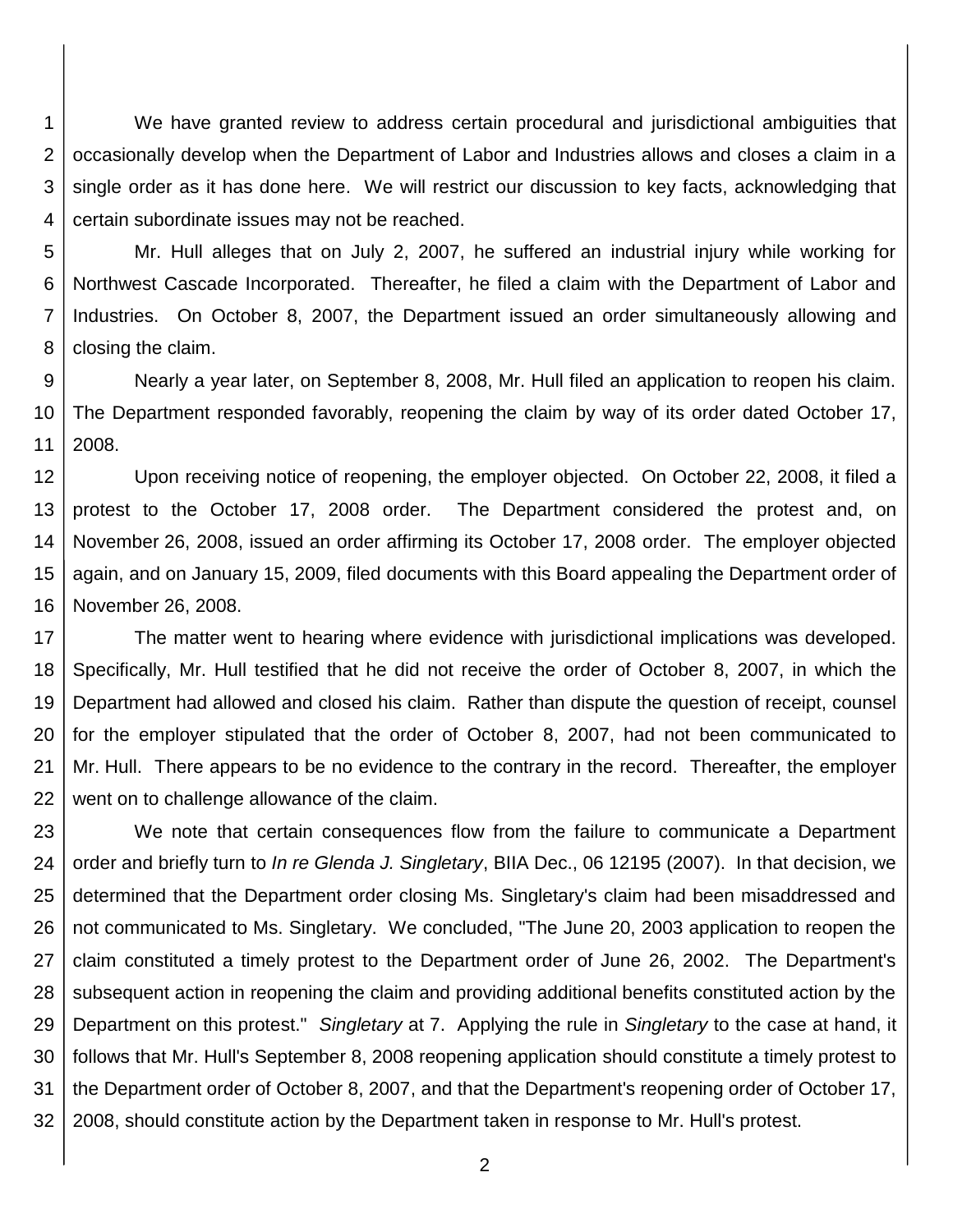1 2 3 4 5 6 7 8 9 10 Unfortunately, the instant appeal cannot be decided by the straightforward application of *Singletary*. The claimant's application to reopen is appropriately considered a protest of the October 8, 2007 order in which the Department allowed and closed the claim. The order issued in response stated, "Claim is reopened effective 8-21-08 for authorized medical treatment and benefits." In our view, the protest of the allowance/closing order raises all issues advanced in that order. The Department must clearly address both claim allowance and closure in orders that respond to the protest. The language of the reopening order "was not a clear and unmistakable determination . . ." of claim allowance or rejection. See, *In re Gary Johnson*, BIIA Dec., 68,3681 (1987). (A determinative time loss order is not a clear and unmistakable response to a protest of claim allowance.)

11 12 13 14 15 16 17 We remand these appeals to the Department with direction for the Department to act on the claimant's timely protest of the October 8, 2007 order in a manner consistent with the foregoing, and to take such further action as may be indicated by the facts and law. In passing, we ask the Department to reevaluate the practice of issuing orders that simultaneously allow and close claims. Beyond the problems outlined above, such orders place injured workers on the horns of a dilemma by potentially pitting the need for further treatment against the certainty of claim allowance. Such a choice should be avoided.

## **FINDINGS OF FACT**

1. On July 12, 2007, the claimant, Thomas B. Hull, filed an Application for Benefits with the Department of Labor and Industries in which he alleged he sustained an industrial injury to his right shoulder on July 2, 2007, while in the course of employment with Northwest Cascade, Inc. On October 8, 2007, the Department issued an order which both allowed and closed the claim. This order was not communicated to the claimant. On September 8, 2008, the claimant filed an application to reopen the claim for aggravation of condition, which for historical jurisdictional purposes is treated as a formal protest of the order dated October 8, 2007 [because the October 8, 2007 order was not communicated to the claimant before March 4, 2009].

18

19

20

21

22

23

24

25

- 26 27 28 29 30 On October 17, 2008, the Department issued an order reopening the claim effective August 21, 2008. On October 22, 2008, the employer filed a Protest and Request for Reconsideration. On November 26, 2008, the Department issued an order affirming the October 17, 2008 order. On December 22, 2008, the employer filed a Protest and Request for Reconsideration.
- 31 32 On January 15, 2009, the employer's protest of the Department order dated November 26, 2008 was forwarded to the Board of Industrial Insurance Appeals by the Department as a direct appeal. On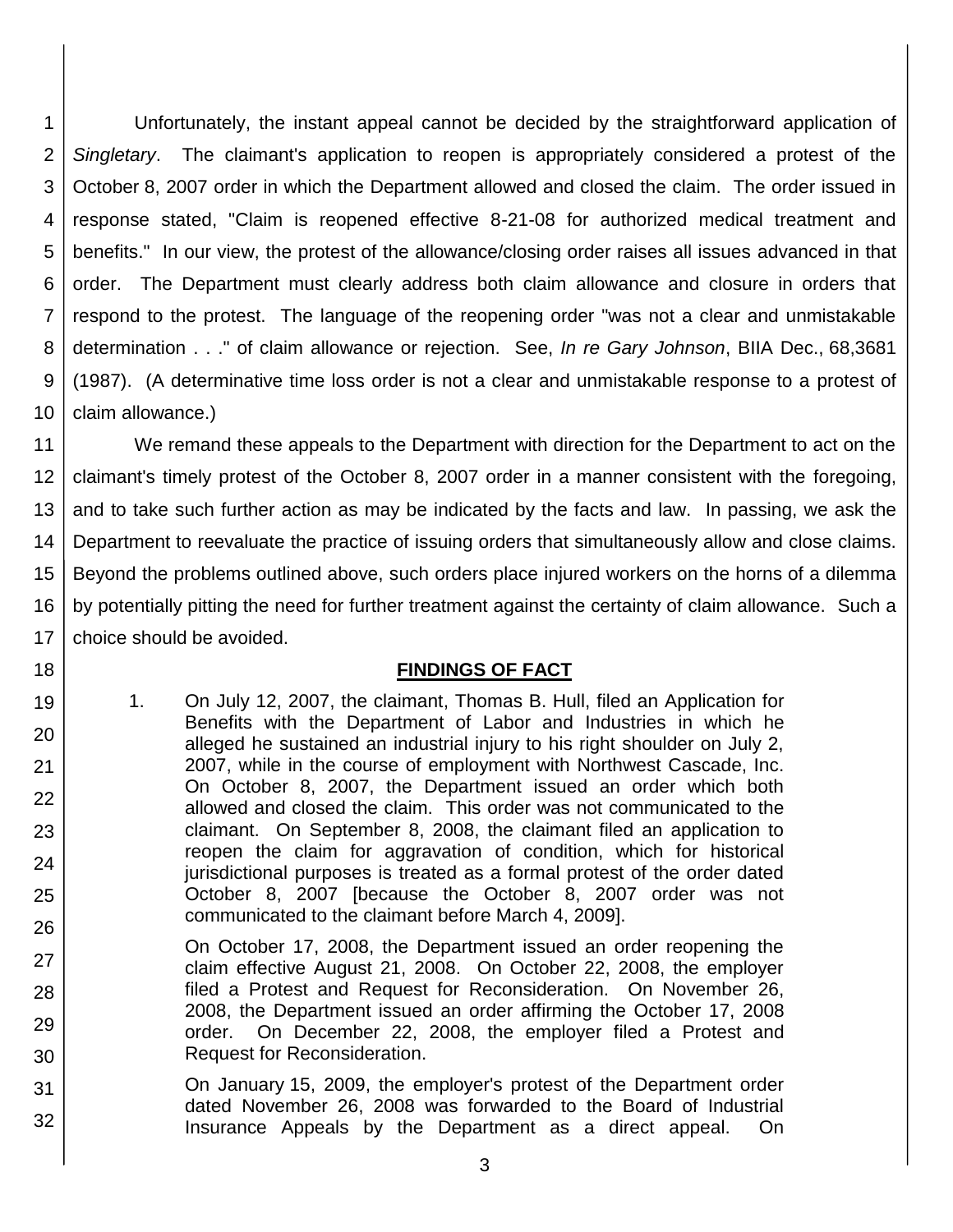| 1<br>2              |                                                                                                                                               | January 21, 2009, the Board issued an order granting the appeal under<br>Docket No. 09 10455, and agreed to hear the appeal.                                                                                  |  |  |
|---------------------|-----------------------------------------------------------------------------------------------------------------------------------------------|---------------------------------------------------------------------------------------------------------------------------------------------------------------------------------------------------------------|--|--|
| 3                   |                                                                                                                                               | On December 24, 2008, the Department issued an order in which it paid                                                                                                                                         |  |  |
| 4                   |                                                                                                                                               | time loss compensation benefits for the period December 12, 2008<br>through December 23, 2008. On December 29, 2008, the Department                                                                           |  |  |
| 5                   |                                                                                                                                               | issued an order in which it denied time loss compensation benefits for<br>the period August 21, 2008 through December 11, 2008.                                                                               |  |  |
| 6                   |                                                                                                                                               | On February 5, 2009, the Department issued an order in which it                                                                                                                                               |  |  |
| $\overline{7}$<br>8 |                                                                                                                                               | affirmed its order of December 29, 2008. On March 20, 2009, the<br>claimant filed a Notice of Appeal from the February 5, 2009 Department                                                                     |  |  |
| 9                   |                                                                                                                                               | order. (Docket No. 09 12973).                                                                                                                                                                                 |  |  |
| 10                  |                                                                                                                                               | On April 20, 2009, the Department issued an order in which it<br>reassumed jurisdiction and reconsidered the February 5, 2009 order.<br>On April 21, 2009, the Board issued an order in which it returned the |  |  |
| 11                  |                                                                                                                                               | case to the Department. (Docket No. 09 12973)                                                                                                                                                                 |  |  |
| 12                  | On April 21, 2009, the Department issued an order in which it paid time                                                                       |                                                                                                                                                                                                               |  |  |
| 13                  |                                                                                                                                               | loss compensation benefits for the period August 21, 2008 through<br>December 11, 2008. On May 29, 2009, the employer filed a Protest and                                                                     |  |  |
| 14                  | Request for Reconsideration of the April 21, 2009 order.                                                                                      |                                                                                                                                                                                                               |  |  |
| 15                  |                                                                                                                                               | On June 3, 2009, the Department forwarded the protest to the Board as                                                                                                                                         |  |  |
| 16<br>17            |                                                                                                                                               | a direct appeal. On June 8, 2009, the Board issued an order in which it<br>granted the appeal under Docket No. 09 15672, and agreed to hear the<br>appeal.                                                    |  |  |
| 18<br>2.            |                                                                                                                                               | Thomas Hull alleges he injured his right shoulder on July 2, 2007, while<br>in the course of employment with Northwest Cascade, Inc., when he                                                                 |  |  |
| 19<br>20            |                                                                                                                                               | used his right arm in an attempt to prevent a portable toilet from falling<br>over.                                                                                                                           |  |  |
| 21<br>22            | 3.<br>The Department order of October 8, 2007, simultaneously allowed and<br>closed the claim.                                                |                                                                                                                                                                                                               |  |  |
| 23                  | The order of October 8, 2007, was not communicated to Mr. Hull.<br>4.                                                                         |                                                                                                                                                                                                               |  |  |
| 24                  | 5.                                                                                                                                            | On September 8, 2008, Mr. Hull filed an application to reopen his claim.                                                                                                                                      |  |  |
| 25                  | <b>CONCLUSIONS OF LAW</b>                                                                                                                     |                                                                                                                                                                                                               |  |  |
| 26                  | 1.                                                                                                                                            | The Board of Industrial Insurance Appeals has jurisdiction over the                                                                                                                                           |  |  |
| 27                  |                                                                                                                                               | parties and subject matter of these timely appeals.                                                                                                                                                           |  |  |
| 28                  | 2.<br>The Department order of October 8, 2007, was not communicated to<br>Mr. Hull, tolling the 60-day period for filing a protest or appeal. |                                                                                                                                                                                                               |  |  |
| 3.<br>29            |                                                                                                                                               | Mr. Hull's September 8, 2008 reopening application constituted                                                                                                                                                |  |  |
| 30                  |                                                                                                                                               | Mr. Hull's timely Protest and Request for Reconsideration to the<br>October 8, 2007 order.                                                                                                                    |  |  |
| 31                  | 4.<br>The Department orders of November 26, 2008 and April 21, 2009, are                                                                      |                                                                                                                                                                                                               |  |  |
| 32                  |                                                                                                                                               | These matters are remanded to the<br>incorrect and are reversed.<br>Department with direction for the Department to act on the claimant's                                                                     |  |  |
|                     |                                                                                                                                               |                                                                                                                                                                                                               |  |  |